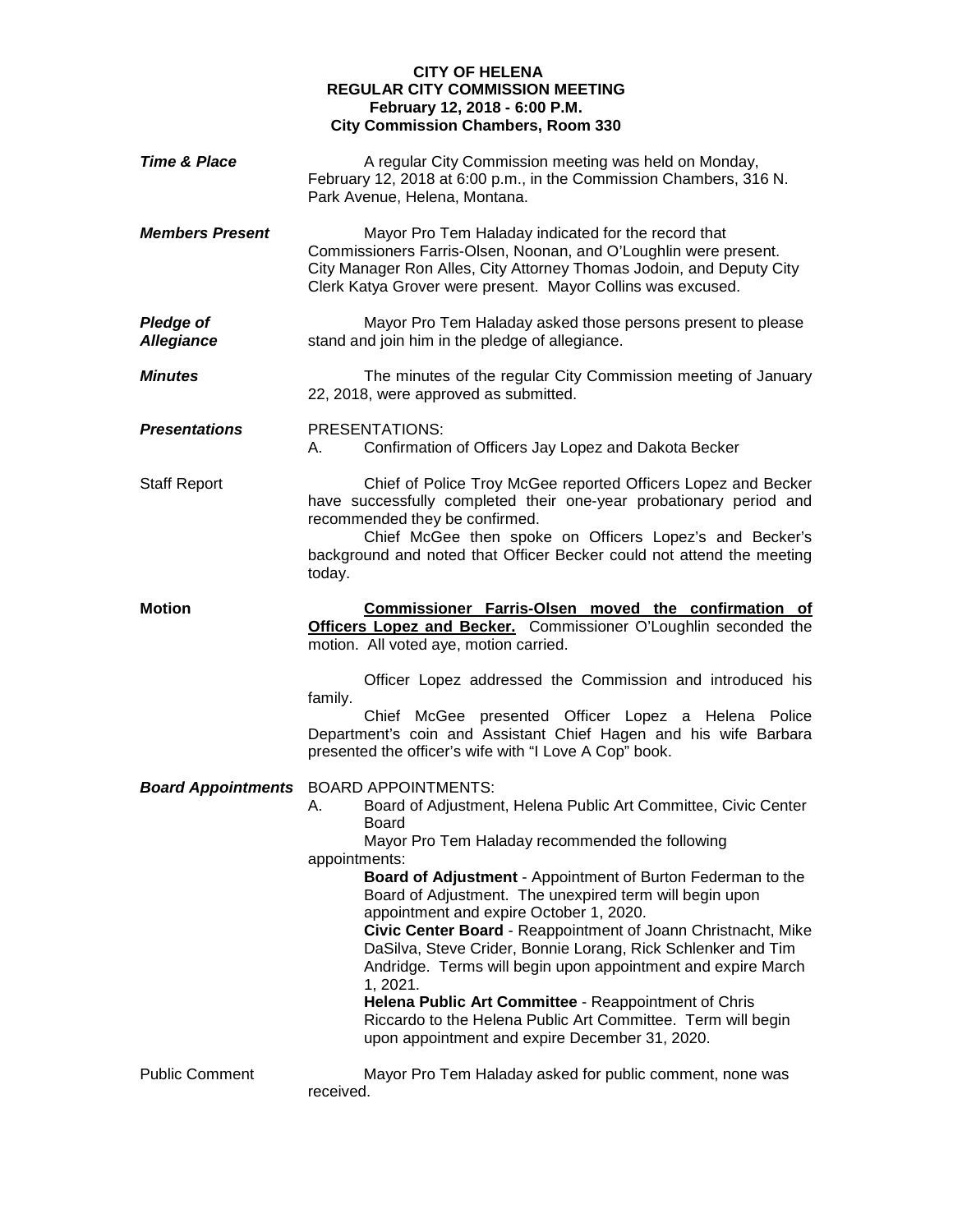| <b>Motion</b>                                      | Commissioner Noonan moved approval of the board<br>appointments as outlined above. Commissioner Farris-Olsen<br>seconded the motion. All voted aye, motion carried.                                                                                                                                                                                                                                                                                                                                                                                                                                                                                                                                                                                                                                                                                                                                                                                                                                                                                                                    |
|----------------------------------------------------|----------------------------------------------------------------------------------------------------------------------------------------------------------------------------------------------------------------------------------------------------------------------------------------------------------------------------------------------------------------------------------------------------------------------------------------------------------------------------------------------------------------------------------------------------------------------------------------------------------------------------------------------------------------------------------------------------------------------------------------------------------------------------------------------------------------------------------------------------------------------------------------------------------------------------------------------------------------------------------------------------------------------------------------------------------------------------------------|
| <b>Consent Agenda</b>                              | <b>CONSENT AGENDA:</b><br>Claims<br>А.<br>В.<br>Resolution declaring a 2015 Ford Interceptor Police Cruiser<br>tangible personal property owned by the City of Helena to be<br>surplus property and authorizing the disposal of that property.<br><b>Resolution 20428</b><br>C.<br>Turnout Gear Extractor Grant in the amount of \$7,000.<br>City Manager Alles recommended approval of the claims.                                                                                                                                                                                                                                                                                                                                                                                                                                                                                                                                                                                                                                                                                    |
| <b>Public Comment</b>                              | Mayor Pro Tem Haladay asked for public comment, none was<br>received.                                                                                                                                                                                                                                                                                                                                                                                                                                                                                                                                                                                                                                                                                                                                                                                                                                                                                                                                                                                                                  |
| <b>Motion</b>                                      | Commissioner Farris-Olsen moved approval of Item A - C on<br>the consent agenda. Commissioner O'Loughlin seconded the motion.<br>All voted aye, motion carried.                                                                                                                                                                                                                                                                                                                                                                                                                                                                                                                                                                                                                                                                                                                                                                                                                                                                                                                        |
| <b>Communications</b><br><b>From Commissioners</b> | COMMUNICATIONS/PROPOSALS FROM COMMISSIONERS<br>Commissioner Noonan talked about a strong, new educational<br>center that was added to the area - Montana carpenters training center;<br>Commissioner Noonan attended the open house event. Commissioner<br>Noonan noted that it was an efficiently built facility, but he was most<br>impressed that throughout the day high school students from central and<br>western Montana came to this center. Commissioner Noonan<br>elaborated on the curriculum that the center provides and that two<br>students he spoke to expressed their enthusiasm about a six-stage<br>curriculum that could be started by students while they are in school.<br>Commissioner Noonan referred to the conversations in the community<br>about the desire to see more internships and development of<br>craftsmanship and noted that that kind of places were out there and they<br>were providing just that. Commissioner Noonan congratulated young<br>men and women attending this center and encouraged public to visit that<br>educational center. |
| <b>Report of the City</b><br><b>Attorney</b>       | REPORT OF THE CITY ATTORNEY<br>City Attorney Jodoin had nothing to report on.                                                                                                                                                                                                                                                                                                                                                                                                                                                                                                                                                                                                                                                                                                                                                                                                                                                                                                                                                                                                          |
| <b>Report of the City</b><br><b>Manager</b>        | REPORT OF THE CITY MANAGER<br>Manager Alles reminded the public that because the transfer<br>station would be closed on February 19 <sup>th</sup> due to a holiday, the garbage<br>would be picked up on the following day in those areas where garbage is<br>normally picked up on Mondays. Manger Alles also reported today the<br>city has put about eleven thousand cubic yards of sand on the streets,<br>with the crew paying special attention to the potholes.                                                                                                                                                                                                                                                                                                                                                                                                                                                                                                                                                                                                                 |
| <b>Report from the</b><br><b>Helena Citizens</b>   | REPORT FROM THE HELENA CITIZENS COUNCIL<br>No report was provided.                                                                                                                                                                                                                                                                                                                                                                                                                                                                                                                                                                                                                                                                                                                                                                                                                                                                                                                                                                                                                     |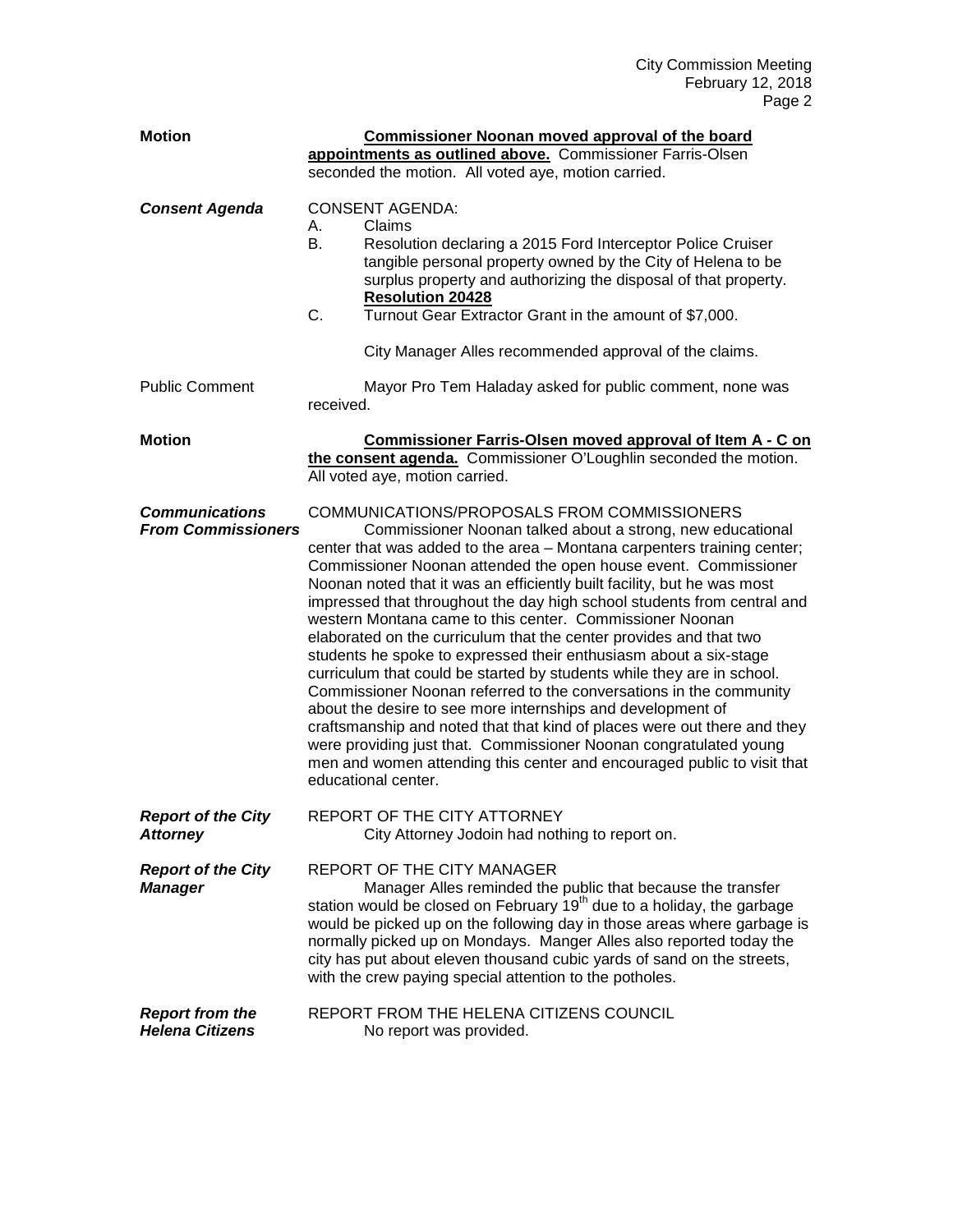| <b>Regular Items</b>  | <b>REGULAR ITEMS:</b><br>CONSIDER A RIGHT-OF-WAY USE AGREEMENT WITH THE<br>А.<br>RIALTO FOR A SIDEWALK CAFE ON THE WALKING MALL AT<br>52 LAST CHANCE GULCH.                                                                                                                                                                                                                                                                                                                                                                                                                                                                                                                                                                          |
|-----------------------|--------------------------------------------------------------------------------------------------------------------------------------------------------------------------------------------------------------------------------------------------------------------------------------------------------------------------------------------------------------------------------------------------------------------------------------------------------------------------------------------------------------------------------------------------------------------------------------------------------------------------------------------------------------------------------------------------------------------------------------|
| <b>Staff Report</b>   | City Engineer Ryan Leland reported the Rialto is planning an<br>outdoor elevated patio in the Walking Mall. The Rialto is located in the<br>Original Helena Town site 1869 in S30, T10N, R03W, Block 30 Amended<br>Lot 29A, COS 351445.<br>This Exclusive Right-of-Way Use Agreement is being requested<br>by the applicant, Mike Cetraro, the owner of the building and restaurant.<br>The request, if approved, would allow outdoor patio seating for<br>the Rialto Bar and Restaurant.<br>Engineer Leland recommended to approve, table, or deny an<br>Exclusive Right-of-Way Use Agreement with Mike Cetraro for a Sidewalk<br>Café for the Rialto bar and Restaurant.                                                           |
| <b>Discussion</b>     | Commissioner O'Loughlin asked whether both doors that<br>Engineer Leland referred to lead into the Rialto property. Engineer<br>Leland said that that was correct. Commissioner O'Loughlin asked what<br>was allowable on the walking mall as it related to smoking, with other<br>patios that had been approved in the area. Engineer Leland redirected<br>the question to Attorney Jodoin. Attorney Jodoin said that as in the past,<br>the city had restricted smoking on the sidewalk in these cafes, most<br>recently in places like Ten Mile Creek Brewing and Sapphire Bar, where<br>the main substantive regulation was to keep the area clear of debris,<br>cigarette butts, etc.                                           |
| <b>Public Comment</b> | Mayor Pro Tem Haladay asked for public comment.                                                                                                                                                                                                                                                                                                                                                                                                                                                                                                                                                                                                                                                                                      |
|                       | Mike Cetraro, owner of Rialto bar and Restaurant, asked for<br>approval of the right-of-way use agreement and offered to answer<br>questions.                                                                                                                                                                                                                                                                                                                                                                                                                                                                                                                                                                                        |
| <b>Motion</b>         | <b>Commissioner Farris-Olsen moved to approve an Exclusive</b><br>Right-of-Way Use Agreement with Mike Cetraro for a Sidewalk Café<br>for the Rialto bar and Restaurant. Commissioner Noonan seconded<br>the motion. All voted aye, motion carried.                                                                                                                                                                                                                                                                                                                                                                                                                                                                                  |
|                       | CONSIDER AN AMENDMENT TO THE RESURRECTION<br>В.<br>CEMETERY ASSOCIATION AGREEMENT FOR<br>SATISFACTION OF ANNEXATION CONDITIONS DEFERRING<br>THE INSTALLATION AND CONSTRUCTION OF A<br>WESTBOUND RIGHT-HAND TURN LANE AND INSTALLATION<br>AND CONSTRUCTION OF THE RE-STRIPING ON SANDERS<br>STREET.                                                                                                                                                                                                                                                                                                                                                                                                                                   |
| <b>Staff Report</b>   | Senior Planner Dustin Ramoie reported on August 30, 2016, the<br>Owner and the City entered into an Agreement for Satisfaction of<br>Annexation Conditions ("Agreement") relating to the annexation of Tract<br>B-1-A in Lewis and Clark County, Montana, as shown on Certificate of<br>Survey No. 3207070, filed in the office of the Clerk and Recorder of<br>Lewis and Clark County. Pursuant to that Agreement, both Parties<br>agreed to defer the installation and construction of a westbound right-<br>hand turn lane from Custer Avenue onto Sanders Street and the re-<br>striping of Sanders Street until final occupancy is requested for any<br>structure on Tract B-1-A-1. The Agreement provided for further deferral |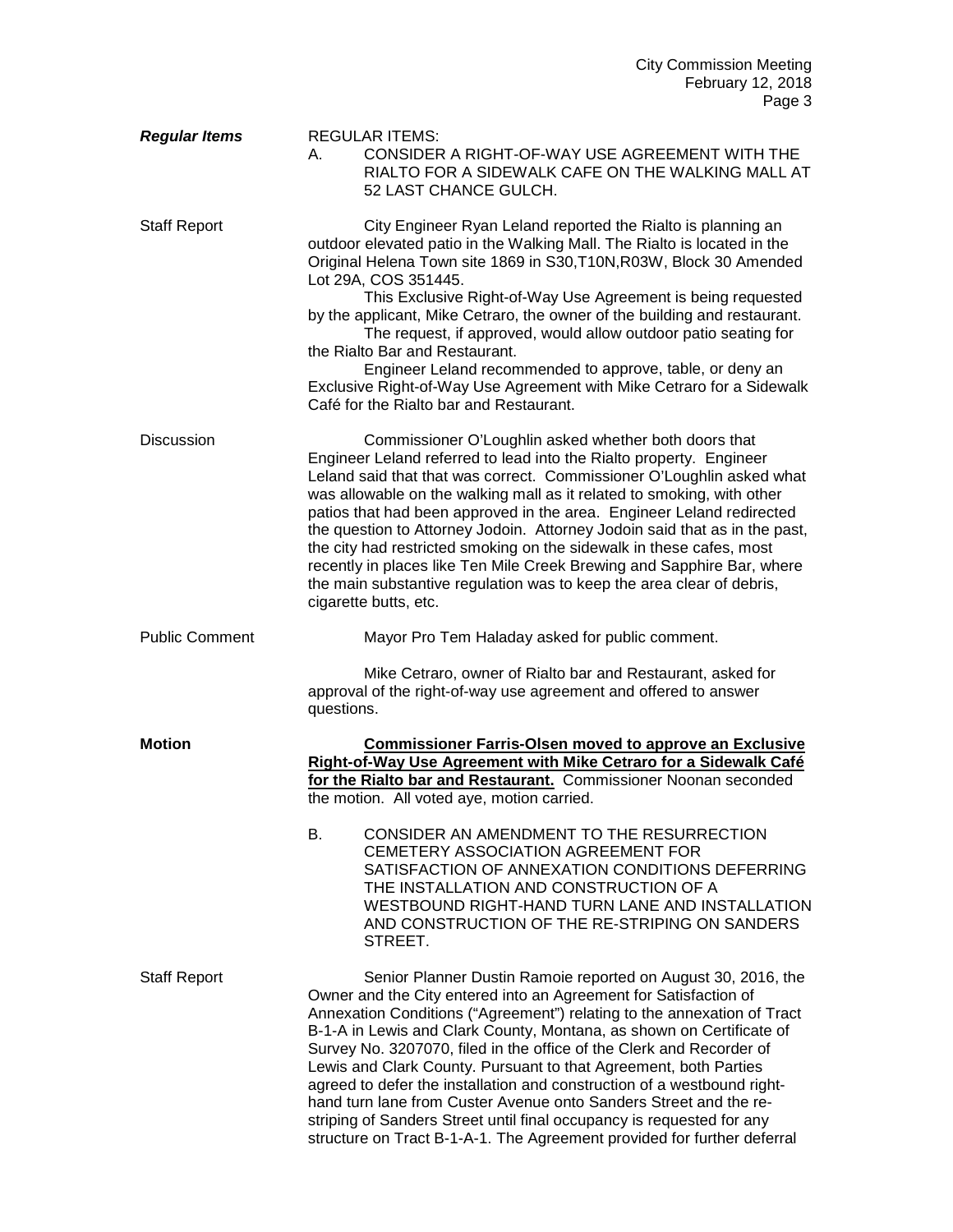of those improvements past final occupancy of any structure on Tract B-1-A-1 if the applicant could demonstrate that he has diligently pursued all needed permits and review from local and state agencies and the delay is due to government review. The applicant has applied for all needed permits by the Montana Department of Transportation (MDOT) and the City of Helena. The applicant first met with MDOT and City staff in May of 2017 and has submitted plans for review and approval to MDOT, who has been working with MDOT on that submittal and any additional comments on the submittal of the plans. MDOT and the City of Helena have reviewed the plans and were not able to give final approval of the plans to date. The applicant has requested that they be granted final occupancy of the hotel prior to the final approval of the plans and construction of the infrastructure. It is anticipated that final plan approval will be granted this spring from MDOT and that construction will commence soon thereafter. In the signed construction contract it is stated that once work commences this spring, they expect to complete the project within two months. The applicant has proved a final financial guarantee for the completion of the work. The Agreement also required that any extension or further deferral of the above infrastructure past final occupancy of Tract B-1-A-1 be secured by a financial guarantee and letter of credit in a form required by the City. The applicant has provided a financial guarantee that has been reviewed and approved by the City Public Works department.

The applicant is requesting to amend the Resurrection Cemetery Association Agreement for Satisfaction of Annexation Conditions to extend the time frame for installation of required street infrastructure after a certificate of occupancy has been issued for a structure on tract B-1-A-1.

The proposed change would defer a portion of the annexation agreement and allow time for the developer to install required street infrastructure. On the other hand, the conditions of annexation that were intended to mitigate the impacts of the opening of the hotel and associated increase in traffic will not be mitigated until such time the infrastructure described above is completed.

Senior Planner Ramoie recommended to amend the Resurrection Cemetery Association Agreement for Satisfaction of Annexation Conditions deferring the installation and construction of a westbound right-hand turn lane and installation and construction of the re-striping on Sanders Street to be completed and approved for final acceptance by the City of Helena and the Montana Department of Transportation by November 30, 2018.

| <b>Discussion</b>     | Mayor Pro Tem Haladay asked what would happen if the DOT<br>did not approve the plan. Planner Ramoie replied that in that case, the<br>turn lane would not be installed, but Planner Ramoie pointed out that<br>there was no reason to believe that the plan would be denied as the city<br>was far enough in the process. Planner Ramoie emphasized that he<br>was not concerned about such possibility. |
|-----------------------|-----------------------------------------------------------------------------------------------------------------------------------------------------------------------------------------------------------------------------------------------------------------------------------------------------------------------------------------------------------------------------------------------------------|
| <b>Public Comment</b> | Mayor Pro Tem Haladay asked for public comment.<br>Matt Selvig, WWCengineering, offered to answer any questions<br>Commissioners may have.<br>John Amsden, Trinity Development Partnership, LLC, also<br>offered to answer any questions Commissioner may have.                                                                                                                                           |
| <b>Discussion</b>     | Commissioner Noonan asked Mr. Amsden to provide an update<br>on how the other projects were going, specifically, the hotel. Mr.                                                                                                                                                                                                                                                                           |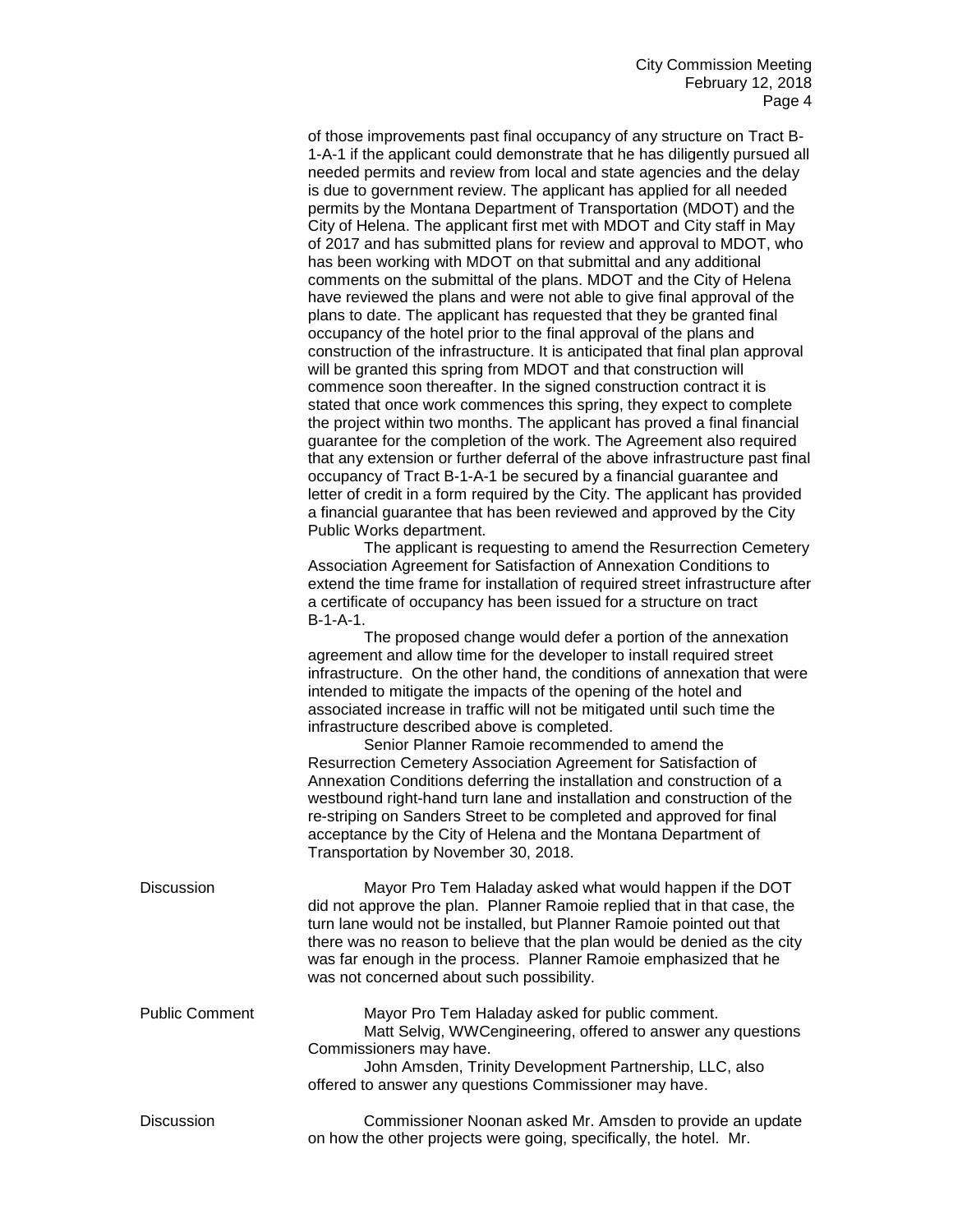Amsden reported they had a 75 thousand square foot self-storage facility built; this facility is ramping up and providing funds for the infrastructure that has been put in so far. The hotel was scheduled to be opened at the end of February or at the beginning of March but because one of the valve failure, the opening would be delayed by three or four weeks. Mr. Amsden reported they had hired director of sales, a general manager, and would be hiring 30 full time hourly workers and noted that it was important to start the hotel operating because it provides funds necessary for continued development of infrastructure. Mr. Amsden's firm had two pre-application meetings with the City Planning Division and they were looking forward to the third meeting because it is a substantial development in significant issues that they would like to resolve with the City, including development of the low income housing and other things that the ownership had requested to be a priority level. Commissioner Noonan said that he was glad to hear that it would be a good place to put low income housing and thanked Mr. Amsden for his report.

Commissioner Farris-Olsen asked Mr. Amsden to confirm that his company applied for all the necessary permits. Mr. Amsden said that the Department of Transportation's process is not completely transparent; one of the things his firm did with the city staff was they met with the DOT several times and one thing they did immediately upon getting the annexation agreement was to look at the intersection and try to understand what was going on in this intersection. Mr. Amsden's firm hired a traffic engineer to determine what exactly the problem was. Mr. Amsden said he believed that they had assisted the DOT in moving forward with the understanding of why Montana and Custer were so impacted. To the extent that if there was any delay in completing this project, it was a conscious decision that everybody agreed with: those involved in the project needed to have the underlined information about what infrastructure were being put in, as well as how that infrastructure would affect the planning. After applying with the DOT, Mr. Amsden's firm has had multiple meetings with the DOT staff. Mr. Amsden pointed out that when even interim changes are made to a particular design, the DOT has eight weeks to respond. The hope was to get final approval of the electrical sub-design and that was the point where the hang-up was at the moment. However, Mr. Amsden emphasized that his firm received assurance from the DOT over and over again that they could start this spring. Mr. Amsden said that they have already signed a contract to put in the infrastructure developments.

Commissioner Farris-Olsen explained why he asked this question: because the City has had other developments where the Commission granted multiple deferrals and the project that Mr. Amsden is involved in seems to be more than a systematic, delayed process vs. the firm just needing more deferrals. Commissioner Farris-Olsen said that he appreciated that Mr. Amsden had a different reason. In reply, Mr. Amsden said that his firm and city staff all worked hard to the extent that if there was any frustration, it's not on the city side, or on his side; it was with the DOT. Mr. Amsden, however, said that he was confident that the DOT was going through all the right processes but it was simply taking longer than was anticipated.

**Motion Commissioner Farris-Olsen moved to amend the Resurrection Cemetery Association Agreement for Satisfaction of Annexation Conditions deferring the installation and construction of a westbound right-hand turn lane and installation and construction of the re-striping on Sanders Street to be completed and approved for final acceptance by the City of Helena and the**